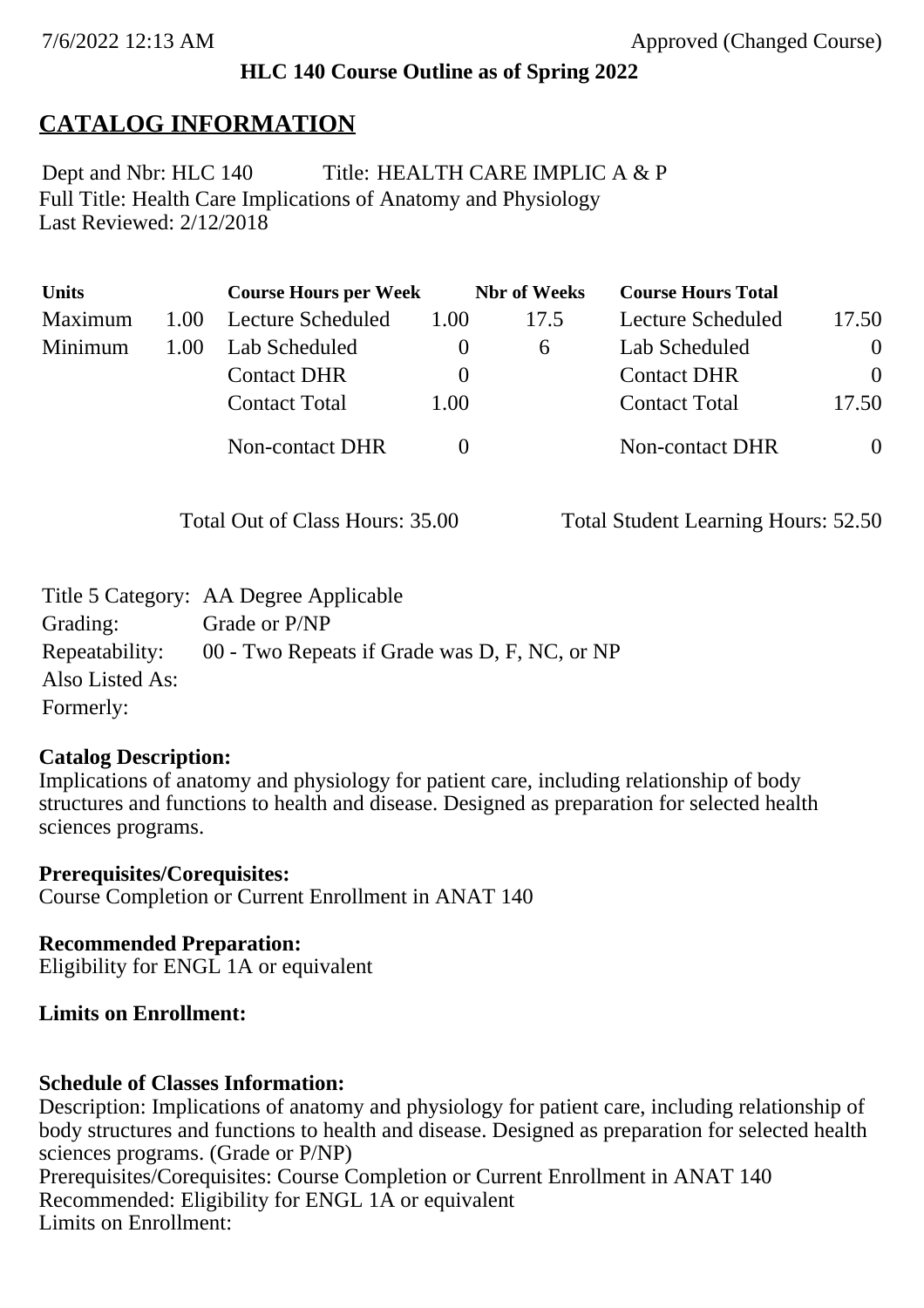# **ARTICULATION, MAJOR, and CERTIFICATION INFORMATION:**

| <b>AS Degree:</b><br><b>CSU GE:</b> | Area<br><b>Transfer Area</b> | Effective:<br>Effective: | Inactive:<br>Inactive: |
|-------------------------------------|------------------------------|--------------------------|------------------------|
| IGETC:                              | <b>Transfer Area</b>         | Effective:               | Inactive:              |
| <b>CSU Transfer:</b>                | Effective:                   | Inactive:                |                        |
| <b>UC</b> Transfer:                 | Effective:                   | Inactive:                |                        |

## **CID:**

## **Certificate/Major Applicable:**

[Both Certificate and Major Applicable](SR_ClassCheck.aspx?CourseKey=HLC140)

# **COURSE CONTENT**

## **Student Learning Outcomes:**

Upon completion of the course, students will be able to:

1. Recognize and discuss implications of anatomy and physiology for patient care, including relationship of body structures and functions to health and disease.

## **Objectives:**

Upon completion of this course the student will be able to:

- 1. Discuss the importance of body planes and regions to patient care.
- 2. Discuss the relationship of homeostasis to specific elements of patient care.
- 3. Differentiate between healthy and compromised skin.
- 4. Discuss the implications of cell damage and necrosis for health care conditions.
- 5. Describe the possible effects of immobility on muscular skeletal system and other body systems.
- 6. Discuss implications of pain symptoms and relationship to vital signs.
- 7. Explain how the stress response is related to disease.
- 8. State health problems arising from loss of vision/hearing/balance.
- 9. Identify and describe health care problems related to heart and coronary artery disease.
- 10. Describe the local and systemic effects of inflammation and immune system dysfunction.
- 11. Describe common manifestations of respiratory disease and patient care implications.
- 12. State general manifestations of urinary disorders and discuss patient care implications.
- 13. Discuss the value of diet and nutrition and its relation to healing and contribution to diseases.
- 14. Discuss common manifestations of digestive system disorders and patient care implications.
- 15. Discuss common manifestations of reproductive disorders, male and female.

## **Topics and Scope:**

- I. Use of body planes and regions in patient care
- II. Homeostasis and illness
	- A. Maintaining homeostasis
	- B. Fluid imbalance
- III. Cells, tissue, and organs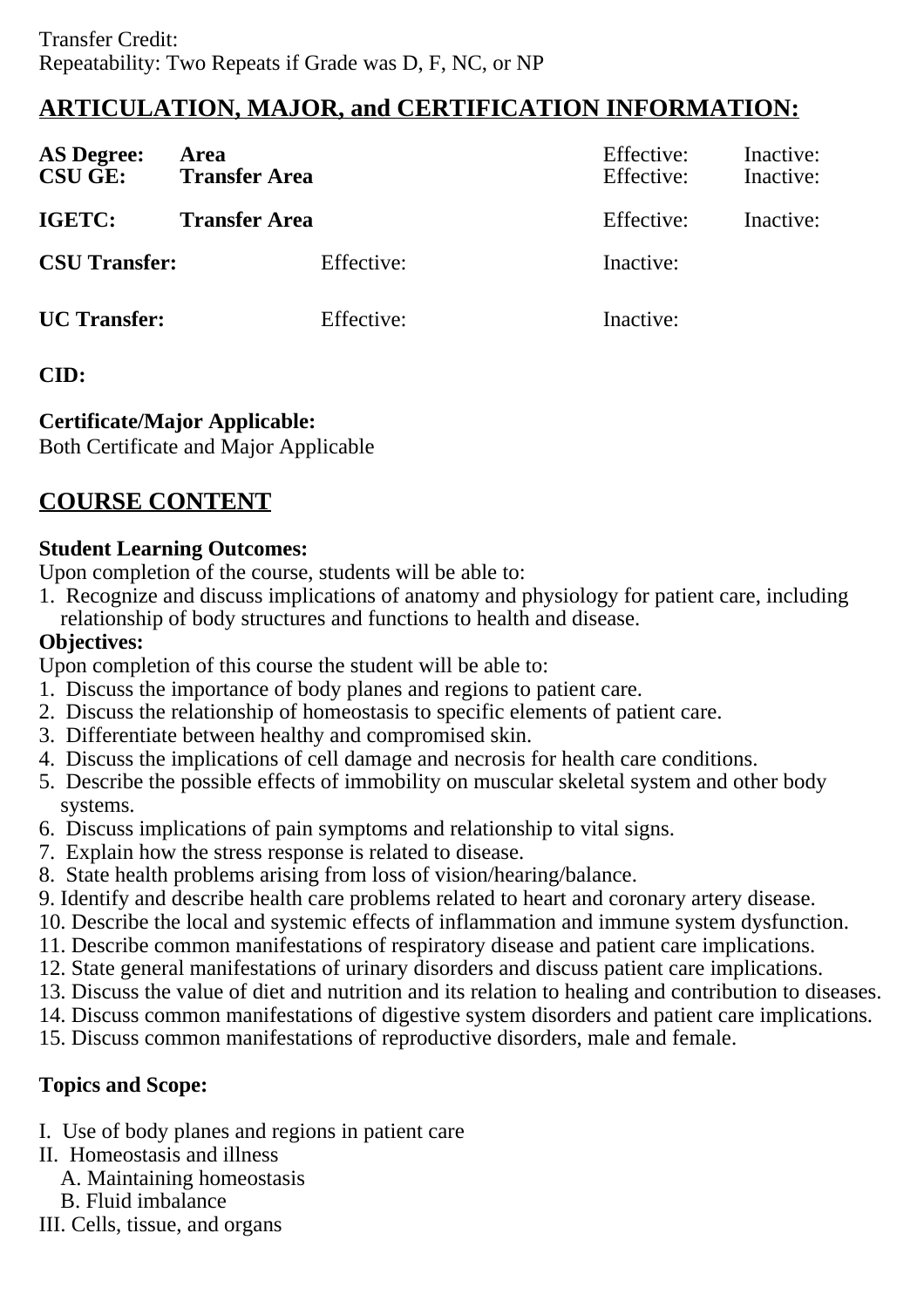- A. Cellular adaptations
- B. Cell damage and necrosis
- C. Healthy and compromised skin
- IV. Diagnostic tests
	- A. Lab analysis
	- B. Scopes and imaging
- V. Muscular skeletal systems
	- A. Effects of immobility
	- B. Body mechanics
- VI. Nervous system
	- A. Pain
	- B. Stress and disease
	- C. Motor dysfunction
	- D. Stroke
- VII. Eye and ear
	- A. Working with patients with vision loss
	- B. Hearing loss issues
	- C. Balance issues
- VIII. Endocrine system: hormonal imbalances
- IX. Circulation
	- A. Alterations in blood pressure
	- B. Coronary artery and heart disease
- X. Immune system
	- A. Inflammation and healing
	- B. Development and clinical signs and symptoms of infection
	- C. Auto immune disease
- XI. Respiratory system
	- A. Gas exchange
	- B. Common manifestations of respiratory disease and patient care implications
- XII. Urinary system disease process
- XIII. Digestive system disease process
- XIV. Reproductive system disease process

### **Assignment:**

- 1. Read selected topics in textbook: approximately 8-10 pages per week
- 2. Complete weekly chapter assignments from textbook
- 3. Research paper (5-7 pages) on a disease and its associated patient care implications
- 4. Partner presentation to class on disease and the associated health care implications
- 5. Case studies (1-2) a week
- 6. Midterm exams (2) and final exam (1)

## **Methods of Evaluation/Basis of Grade:**

**Writing:** Assessment tools that demonstrate writing skills and/or require students to select, organize and explain ideas in writing.

Research paper, case studies Network and the United States of the United States of the Writing Writing Network 15 - 20%

 $15 - 20\%$